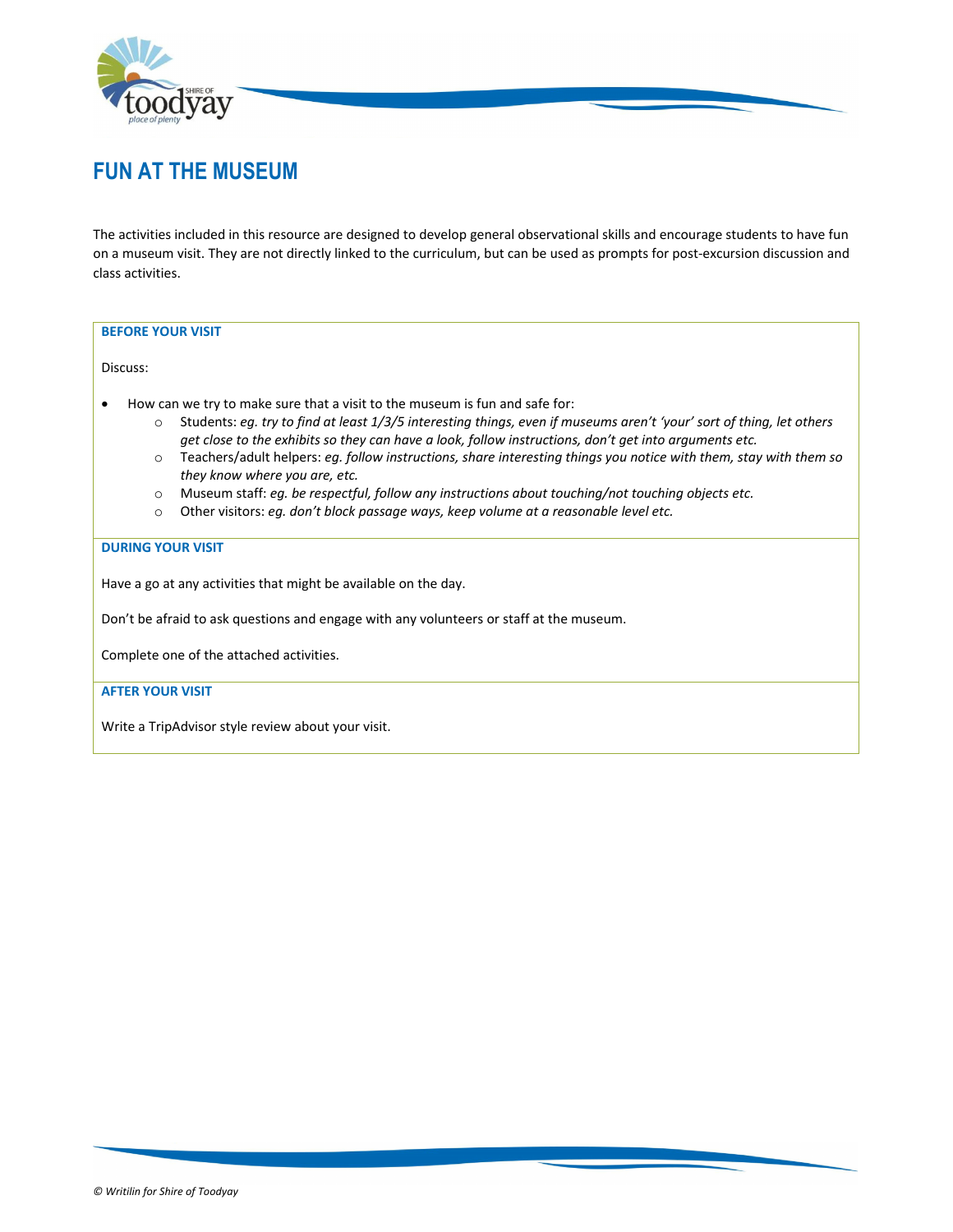

### **CAN YOU FIND…**

| Something made of metal                     | Something you were<br>allowed to touch | Something useful                            |
|---------------------------------------------|----------------------------------------|---------------------------------------------|
| Something beautiful                         | Something that made you<br>go 'Wow'    | Something that might have<br>been expensive |
| Something interesting<br>written on a panel | Something that was used for<br>fun     | Something fragile                           |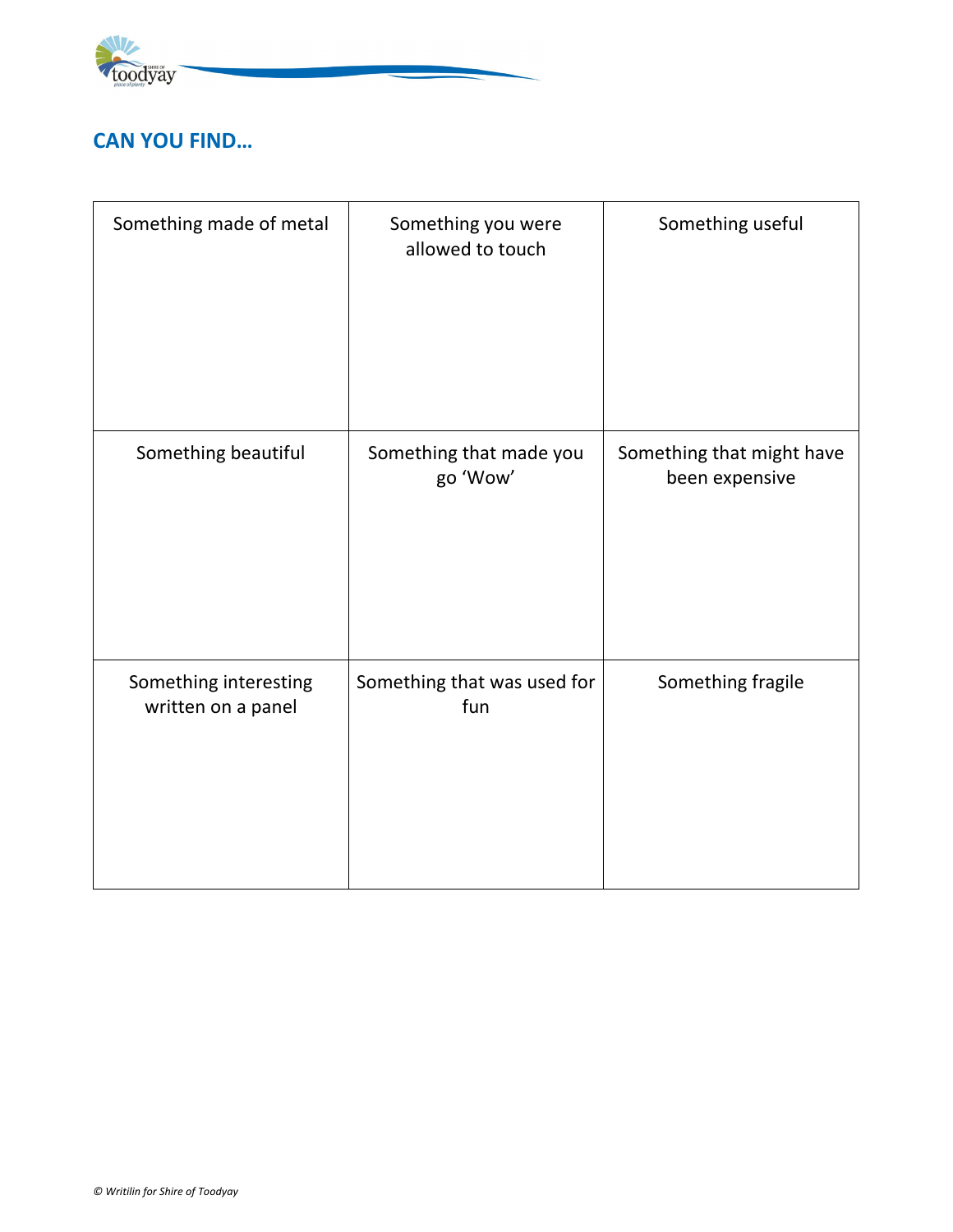

### **CHOOSE 3**

Select and complete 3 activities of your choice from the list below:

- **Strike a pose!** Can you mimic exactly the expression and pose of a person in one of the photos you see? Get a friend to take a photo of you next to the picture and compare.
- **Describing words**. List five adjectives which describe an object on display.
- **Ooh, I didn't see that!** Choose a photograph or an object. What's the very first thing you notice? What other details do you notice as you look at it for longer?
- **It's a bit like...**An analogy compares two things that are quite different to each other, but which have some things in common. It is like a simile in poetry, eg. *His eyes are like deep pools ‐ you can stare into them forever, but never quite see the bottom*. Create an analogy for something you see in the exhibition.
- **Question the owner**. Choose an object on display. If you could talk to the person who owned or used this object, what questions would you ask him or her?
- **Question the object**. If you could ask one of the objects a question, what would you ask it?
- **Question the subject**. If you could ask a question of one of the people you see in the photographs on display, what would you ask him or her?
- **Speech bubbles**. Pick one of the photos on display that contains people. What do you think the subject of the photograph might have said just before or just after the photo was taken?
- **Fact vs opinion**. With a partner, take turns coming up with objective statements (facts) and subjective statements (opinions) about an object or a photo in you see.
- **I spy.** Play a game of I‐spy using a variety of categories, eg. things starting with letters of the alphabet, things that are made of certain materials, things that do certain jobs, etc.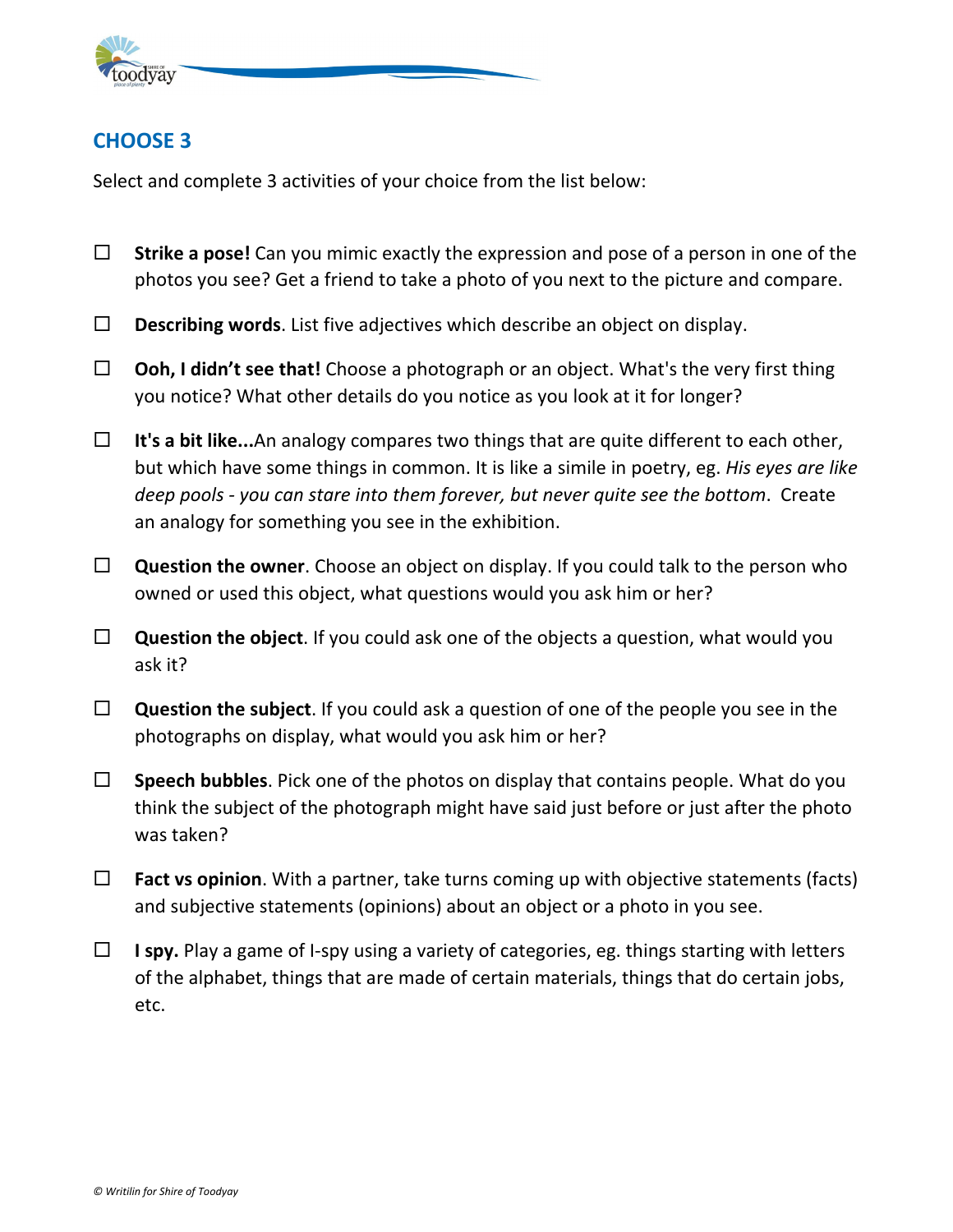

### **MYSTERY OBJECTS**

Can you find and identify these nine mystery objects at the Newcastle Gaol Museum?